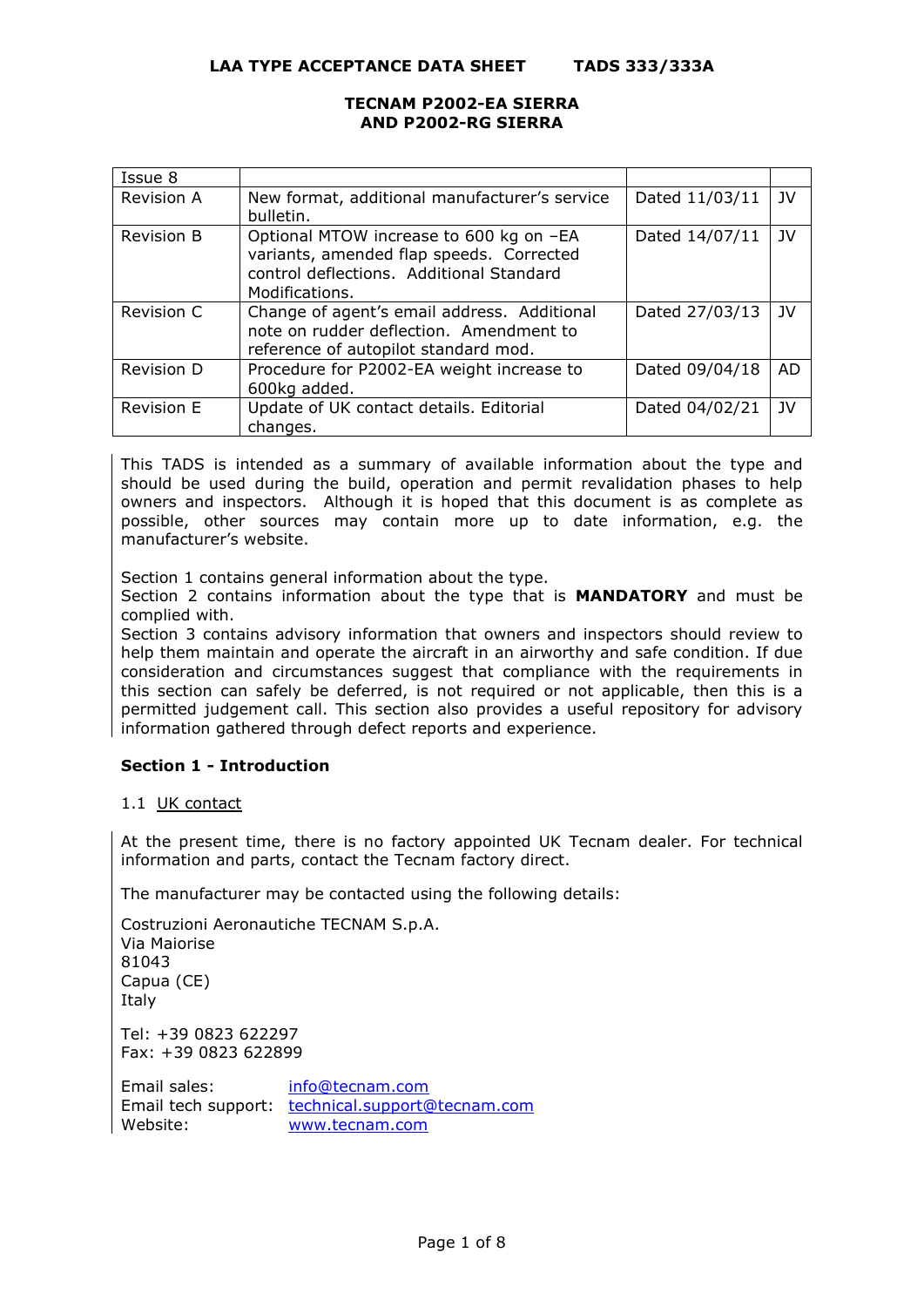### 1.2 Description

The Tecnam P2002-EA Sierra is a low-wing aircraft of all-metal construction. It is a kit-built version of the Tecnam P2002-JF, a type-certificated factory-built aircraft, manufactured by the Costruzioni Aeronautiche Tecnam company of Naples. The Tecnam P2002-RG Sierra, a kit built version of the P2002-JR, is identical to the P2002- EA model, except that it is fitted with pneumatically operated retractable undercarriage.

With a maximum gross weight of 580 kg for the P2002-EA and 600 kg for the P2002- RG they are only eligible as SEP Aeroplanes in the UK, not as microlights. The P2002- EA may optionally be operated at a maximum gross weight of 600 kg provided this is shown on the Operating Limitations document for individual aircraft: flap speeds are also changed for this weight. Application for increase of max gross weight to 600 kg requires a written application to LAA Engineering. Flight test, authorised by LAA Engineering, will be required.

The Tecnam P2002 EA Sierra is a cantilever low-wing aircraft of conventional configuration, seating two side-by-side in an enclosed cockpit. The airframe of the P2002 EA Sierra is identical to that of the P2002-JF but the P2002 EA Sierra substitutes various equivalent non-certified components which are not required to be certified for an amateur build aircraft, including the engine and propeller, instruments, wheels and electrical wiring.

The wings, tailplane, fin and all control surfaces are of conventional riveted aluminium alloy construction. The forward fuselage structure consists of a welded steel tube truss, aluminium clad, while the rear fuselage is a riveted aluminium alloy sheet monococque. A moulded fibreglass fairing forms the rear turtledeck.

The wings are of single spar construction, entirely aluminium alloy covered. The ailerons and flaps are of riveted aluminium alloy construction.

The wing roots contain twin fuel tanks each of 50 litre capacity. The fuel contents are monitored using float type senders connected to gauges situated on the instrument panel.

The flaps are operated using an electric ram, the position being indicated by a cableoperated mechanical gauge. The ailerons, all-flying tailplane and rudder are operated by a conventional system of cables, pulleys, bellcranks and pushrods. The all-flying tailplane is fitted with an anti-balance tab which also functions as a pitch trim tab, operated via a MAC electric servo controlled via a cockpit rocker switch. Trim position is indicated by an electric indicator.

The –EA variant is fitted with a tricycle type undercarriage, the main legs being of cantilever spring type and the steerable noseleg being a trailing link sprung by rubber bushes in compression.

On the –RG variant, the undercarriage is of conventional tricycle layout with the main undercarriage mounted in the wings and the nose undercarriage mounted to an extension of the engine mounting frame structure. The main undercarriage is of trailing link design using multiple rubber bushes in compression for springing. Each main undercarriage retracts outboard into a well in the wing leading edge and has a pair of doors that cover all but the lower portion of the wheel and tyre. The nose undercarriage, which has oleo/pneumatic suspension, retracts aft into a tunnel in the fuselage and has a single door that covers the leg leaving the front portion of the tyre exposed and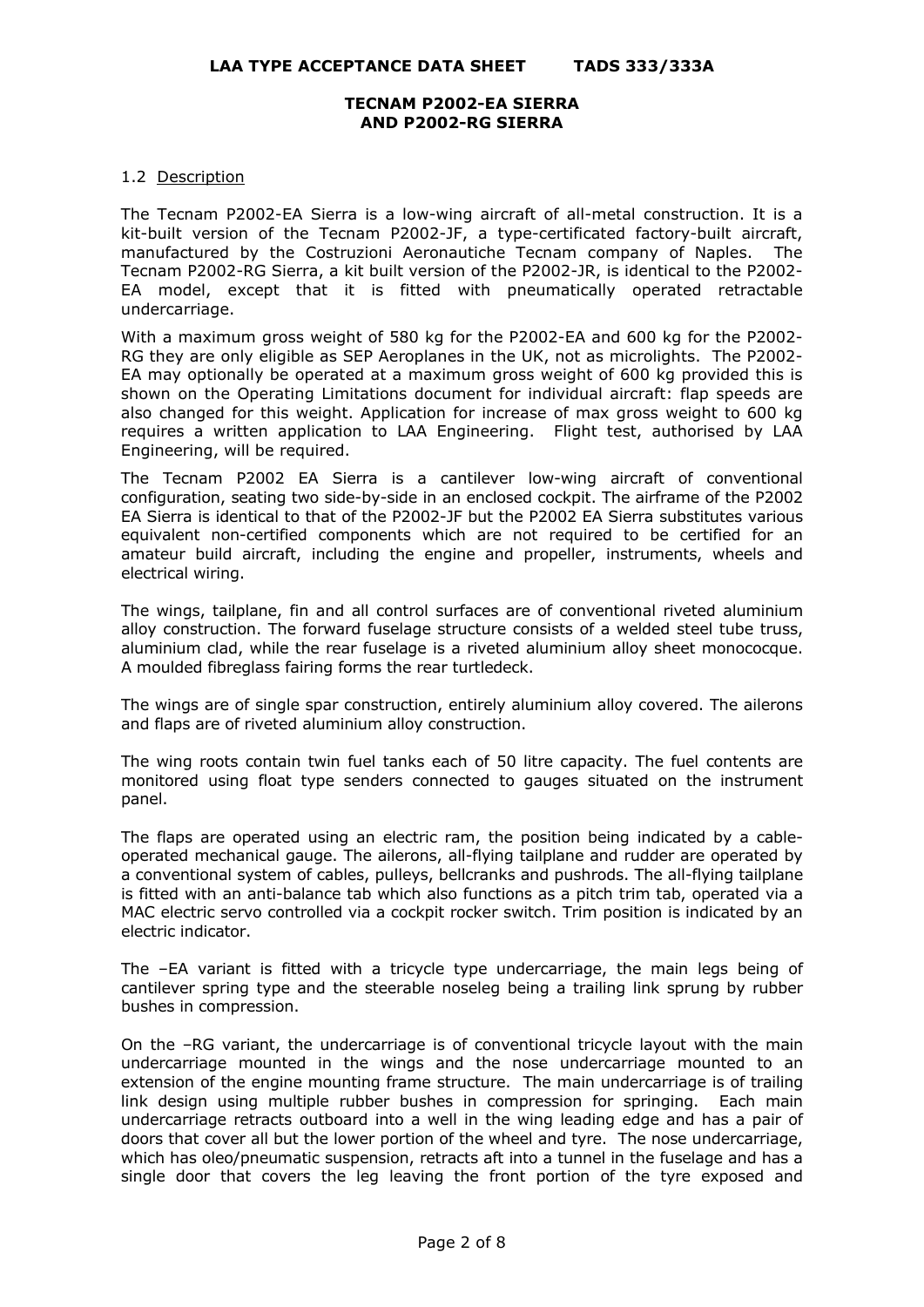protruding slightly below the fuselage. A bellcrank directly linked to the rudder pedals via push-rods drives a bellcrank attached to the nose leg when it is extended to provide nose wheel steering. The undercarriage retraction/extension system is powered by compressed air driven actuators.

The only engine model currently approved in the UK for use in the P2002-EA and P2002-RG Sierra aircraft is the Rotax 912-ULS. The standard propeller used in the P2002-EA is the GT-2/173/155 fixed pitch wood propeller, whereas the standard propeller for the P2002-RG is the GT-2 VEB/GT-2 V14S 177R-FW80SRTC electric inflight adjustable propeller.

Note that the only propeller(s) approved for an individual aircraft are those listed on the individual aircraft's Operating Limitations document or in the PTL/1 (Propeller Type List) for the type.

# **Section 2 – Mandatory information for owners, operators and inspectors**

At all times, responsibility for the maintenance and airworthiness of an aircraft rests with the owner. A Condition of a Permit to Fly requires that: *"the aircraft shall be maintained in an airworthy condition".* 

# 2.1 Fast Build Kit 51% Compliance

The technical leaflet TL 1.11 shows the contents of the accepted fast build kit.

# 2.2 Build Manual

Tecnam P2002-EA Build Manual. Tecnam P2002-RG supplement.

# 2.3 Build Inspections

Build inspection schedule 41B (Tecnam P2002 aircraft). Inspector approval codes A-A, A-M, or K. Inspector signing off final inspection also requires 'first flight' endorsement

# 2.4 Flight Manual

Tecnam P2002-JF Flight Manual equally applicable to P2002-EA version. Tecnam P2002-JR Flight Manual equally applicable to P2002-RG version, noting that the –RG has a pneumatically actuated landing gear retraction system rather than the hydraulic system of the –JR.

# 2.5 Mandatory Permit Directives

None applicable specifically to this aircraft type.

Also check the LAA website for MPDs that are non-type specific  $(TL 2.22)$ .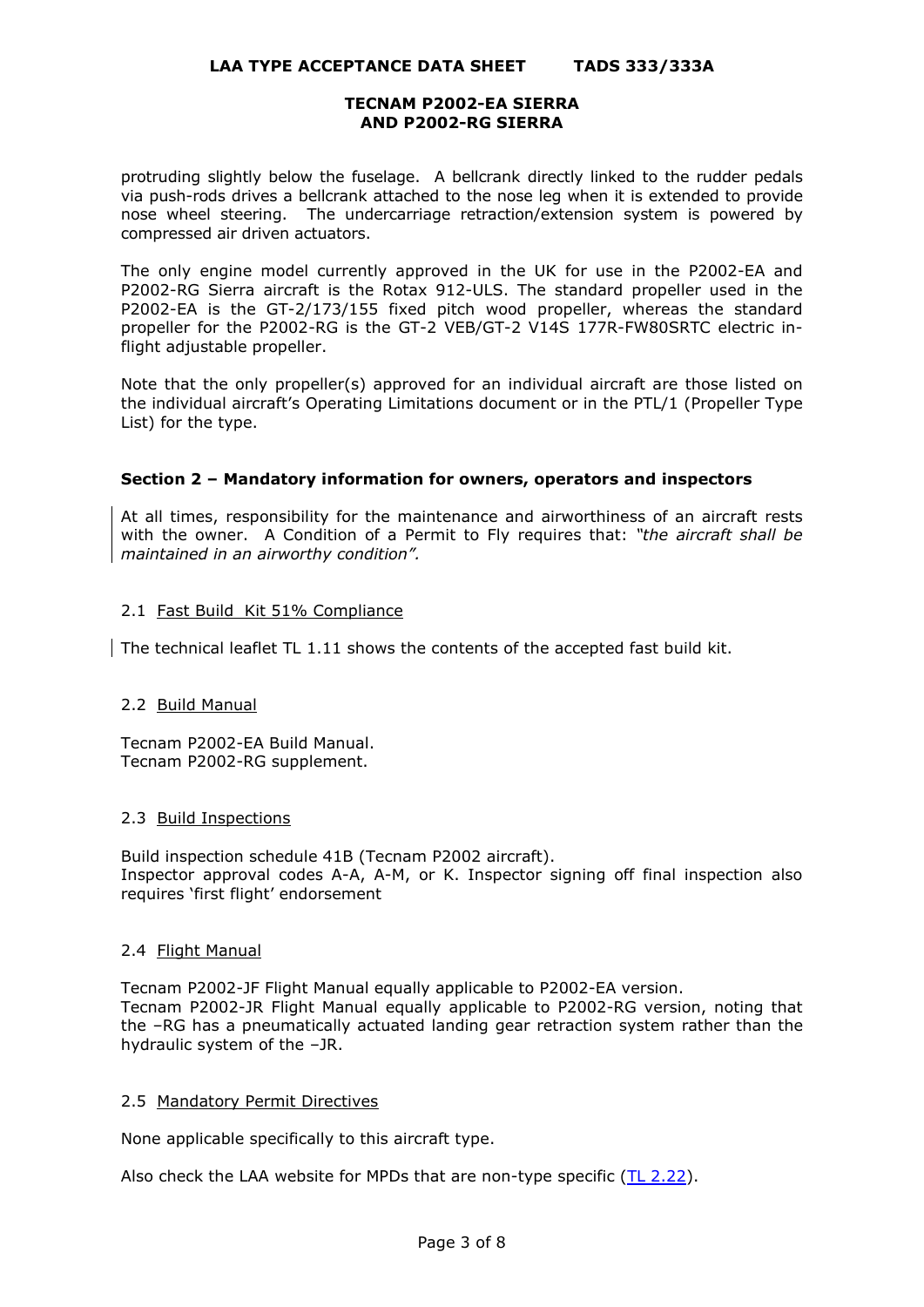### 2.6 LAA Required Modifications (including LAA issued AILs, SBs, etc)

Several modifications are required by the LAA for acceptance of the type in the UK, as follows:

| MOD-333-001                | Addition of seat stop bolts through seat slides to prevent excessive<br>seat range of travel.                                                                                                                                                                                                                                      |
|----------------------------|------------------------------------------------------------------------------------------------------------------------------------------------------------------------------------------------------------------------------------------------------------------------------------------------------------------------------------|
| MOD-333-002<br>MOD-333-003 | Stainless steel firewall to be fitted, as on P2002-JF model.<br>Addition of steady at centre of elevator pushrod to prevent pushrod<br>buckling under pilot effort jam case loads. Parts provided by Tecnam<br>UK Ltd.                                                                                                             |
| LAA-333-004                | Warning placards added adjacent to cowling latches to alert owners to<br>correct fastening procedure, 'ensure lever is engaged under flange<br>before securing camloc'.                                                                                                                                                            |
| LAA-333-005                | Aileron control link pushrod tube at base of control column assembly<br>reinforced by the addition of welded 4130N finger straps over bushes<br>at each end to avoid reliance on weld in tension for integrity of control<br>circuit.                                                                                              |
| LAA-333-006                | Finger strainers fitted to fuel tank outlets.                                                                                                                                                                                                                                                                                      |
| LAA-333-007                | Commercial marine turnbuckles in rudder cables substituted by<br>suitable MS21251 aircraft turnbuckles as fitted to P2002-JF model.                                                                                                                                                                                                |
| LAA-333-008                | Flap travel restricted to a maximum of 33 degrees to avoid a wing<br>drop at the stall. Flap travel restricted by adjustment of the limit<br>stop microswitches, using a template provided by Tecnam to<br>determine the aileron and flap neutral positions. Flap position<br>indicator label altered to match the reduced travel. |
| LAA-333-009                | Addition of large diameter safety washers adjacent to control system<br>rod-end bearings (except those trapped within a fork fitting) to prevent<br>rod coming adrift if spherical bearing slips out of socket when worn.                                                                                                          |
| LAA-333-010                | Addition of starter engaged warning light (wired in parallel with starter<br>motor) and suitable cockpit placard adjacent to warning light on<br>instrument panel 'starter engaged warning light'.                                                                                                                                 |
| LAA-333-011                | Addition of washers under nuts on flap and aileron hinge bolts in<br>accordance with normal aviation practise.                                                                                                                                                                                                                     |
| LAA-333-012                | ASI sector markings altered to correspond with airspeeds as approved<br>by LAA.                                                                                                                                                                                                                                                    |
| LAA-333-013                | Addition of retraction lever latch (-RG only).                                                                                                                                                                                                                                                                                     |

2.7 Additional engine operating limitations to be placarded or shown by instrument markings

Notes:

- Refer to the engine manufacturer's latest documentation for the definitive parameter values andj recommended instruments.
- Where an instrument is not fitted, the limit need not be displayed.

With Rotax 912-ULS engine:

Maximum CHT: 135°C Max Coolant Temp: 120°C (with 50/50 Glycol/water coolant) Oil Temp Limits: 50C to 130°C (Normal 90-110C) Oil Pressure: 2-5 bar Minimum Fuel Pressure: 0.15 bar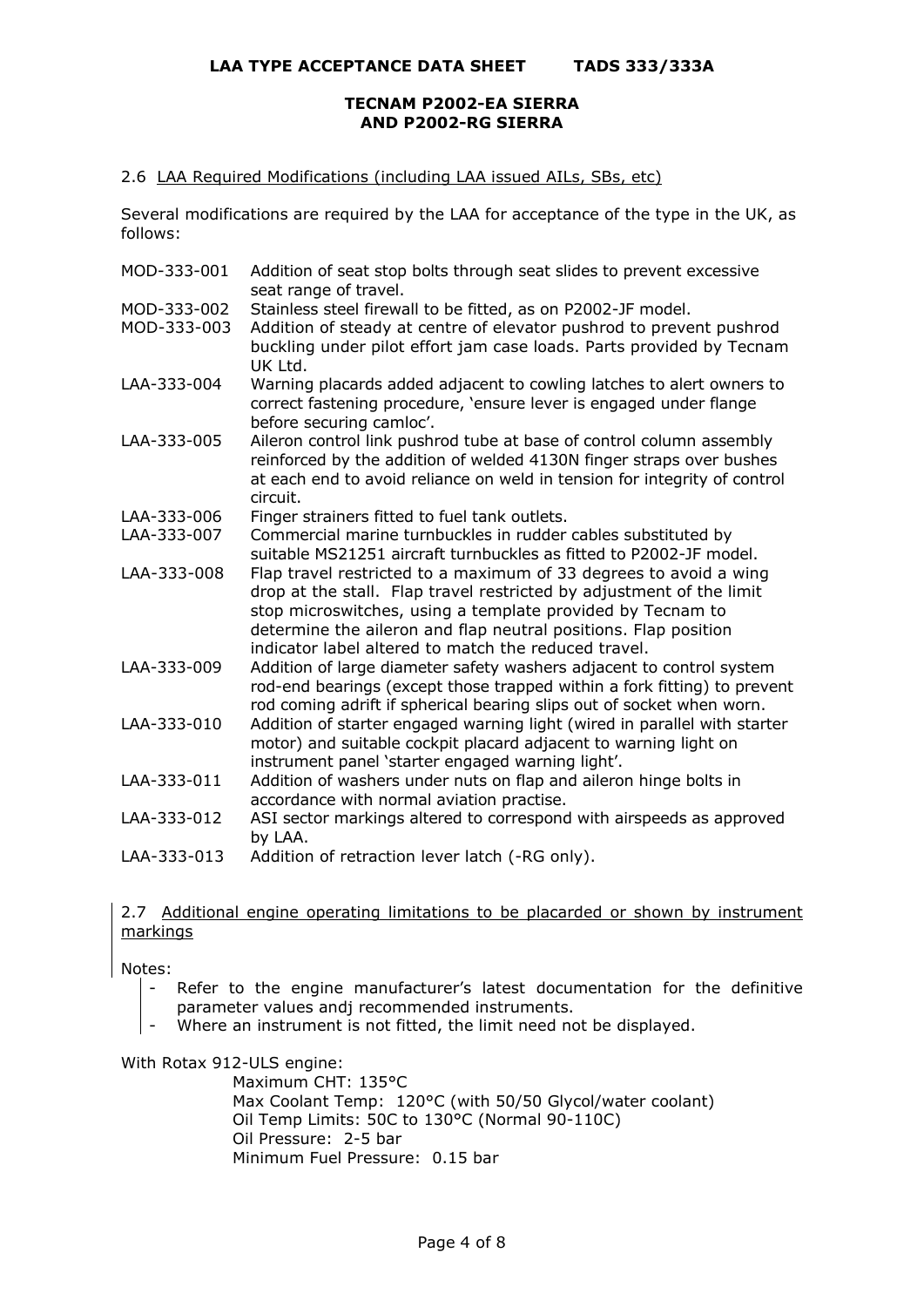### 2.8 Control surface deflections

| Ailerons          | Up:18-22°<br>Down: 13-17°                       |
|-------------------|-------------------------------------------------|
| Elevators         | Up: $14 - 16^{\circ}$<br>Down: 2-4 <sup>o</sup> |
| Elevator trim tab | Up: $1-3^\circ$<br>Down: 8-10°                  |
| Rudder            | Left 28-32°<br>Right 28-32°                     |
|                   | Down 32-33°                                     |

Note: when measuring the rudder deflection, for ease of measurement, 28° requires 158 mm of deflection measured from the aircraft centreline to centre of rudder trailing edge at base; 30° requires 168 mm; and 32° requires 177 mm. To work out the rudder deflection, divide the measurement in millimetres by 335 mm (rudder pivot centre to trailing edge) and apply the arc sine to the result.

#### 2.9 Operating Limitations and Placards

(Note that the wording on an individual aircraft's Operating Limitations document takes precedence, if different.)

#### P2002-EA

Maximum number of occupants authorised to be carried: Two The aircraft must be operated in compliance with the following operating limitations, which shall be displayed in the cockpit by means of placards or instrument markings:

Aerobatic Limitations Intentional spinning is prohibited. Aerobatic manoeuvres are prohibited.

Loading limitations

 Maximum Total Weight Authorised: 580 kg (or 600 kg) CG Range: 356mm to 445mm aft of datum. Datum Point is: 1337mm aft of the front face of the propeller flange.

Engine Limitations

 Maximum Engine RPM: 5800 Maximum continuous engine RPM: 5500

Airspeed Limitations Maximum Ind. Airspeed: 138 kts Maximum Ind. Airspeed flaps extended 0-12 degrees: 70 kts (99 kts if MTWA is 600 kg) 12-33 degrees: 67 kts (68 kts if MTWA is 600 kg) Maximum Ind. Airspeed, rough air  $(V_{NO})$ : 110 kts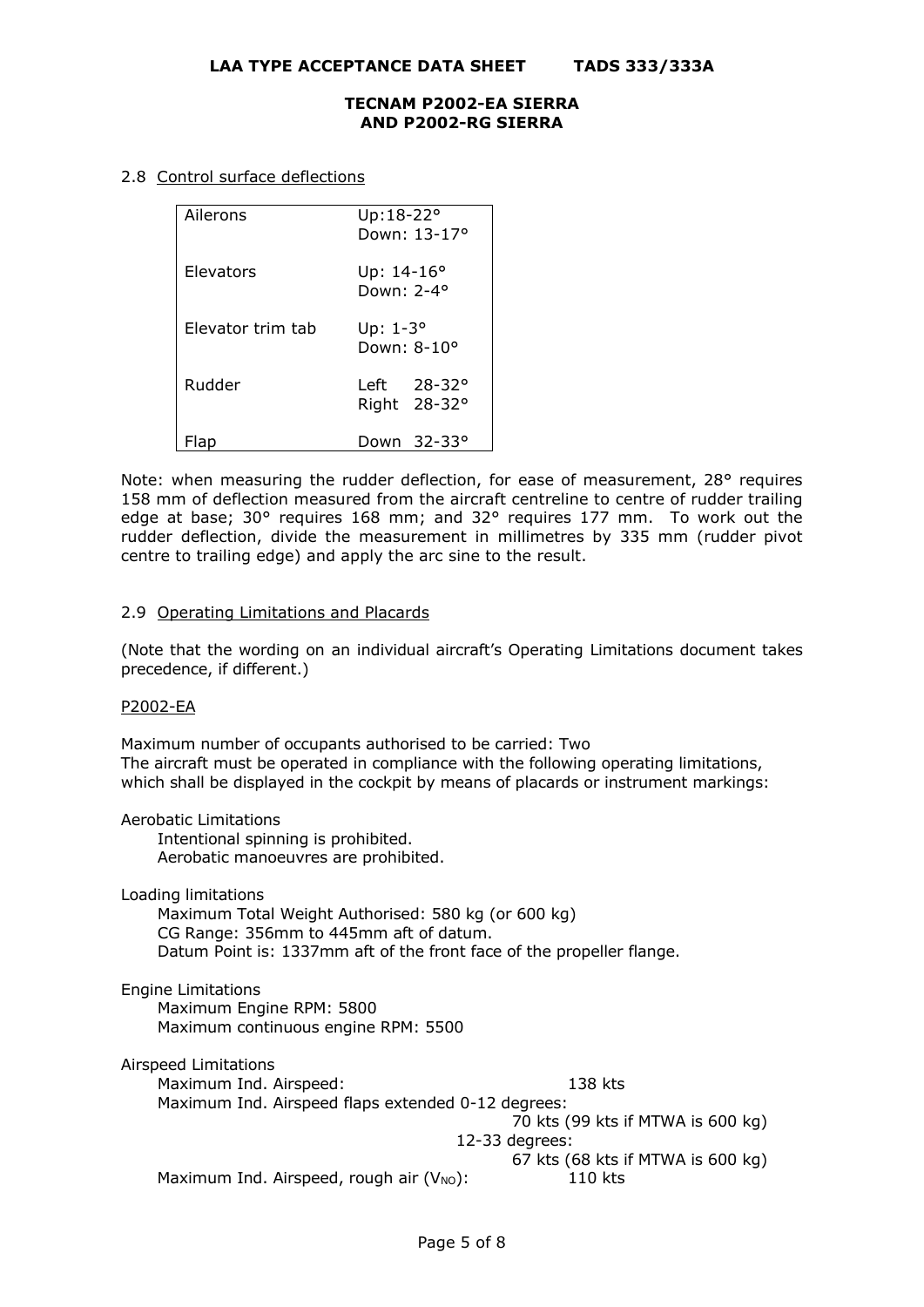Other Limitations

 The aircraft shall be flown by day and under Visual Flight Rules only. Smoking in the aircraft is prohibited. Maximum baggage weight: 20 kg

Additional Placard

"Occupant Warning – This Aircraft has not been Certificated to an International Requirement"

Fireproof identification plate must be fitted to fuselage, engraved or stamped with aircraft's registration letters.

#### P2002-RG

Maximum number of occupants authorised to be carried: Two The aircraft must be operated in compliance with the following operating limitations, which shall be displayed in the cockpit by means of placards or instrument markings:

Aerobatic Limitations

 Intentional spinning is prohibited. Aerobatic manoeuvres are prohibited.

Loading limitations

 Maximum Total Weight Authorised: 600 kg CG Range: Limits 1664mm to 1842mm aft of the datum point. Datum Point is: 1390mm forward of the wing leading edge at a point 15mm inboard of the rib 7 rivet line.

Engine Limitations

 Maximum Engine RPM: 5800 Maximum continuous engine RPM: 5500

Airspeed Limitations

Maximum Ind. Airspeed: 144 kts Maximum Ind. Airspeed flaps extended 0-12 degrees: 70 kts 12-33 degrees: 67 kts Maximum Ind. Airspeed, rough air  $(V_{NO})$ : 110 kts Maximum Ind. Airspeed, undercarriage extended  $(V<sub>LO</sub>)$ : 70 kts

# Other Limitations

 The aircraft shall be flown by day and under Visual Flight Rules only. Smoking in the aircraft is prohibited. Maximum baggage weight: 20 kg

Additional Placard "Occupant Warning – This Aircraft has not been Certificated to an International Requirement"

Fireproof identification plate must be fitted to fuselage, engraved or stamped with aircraft's registration letters.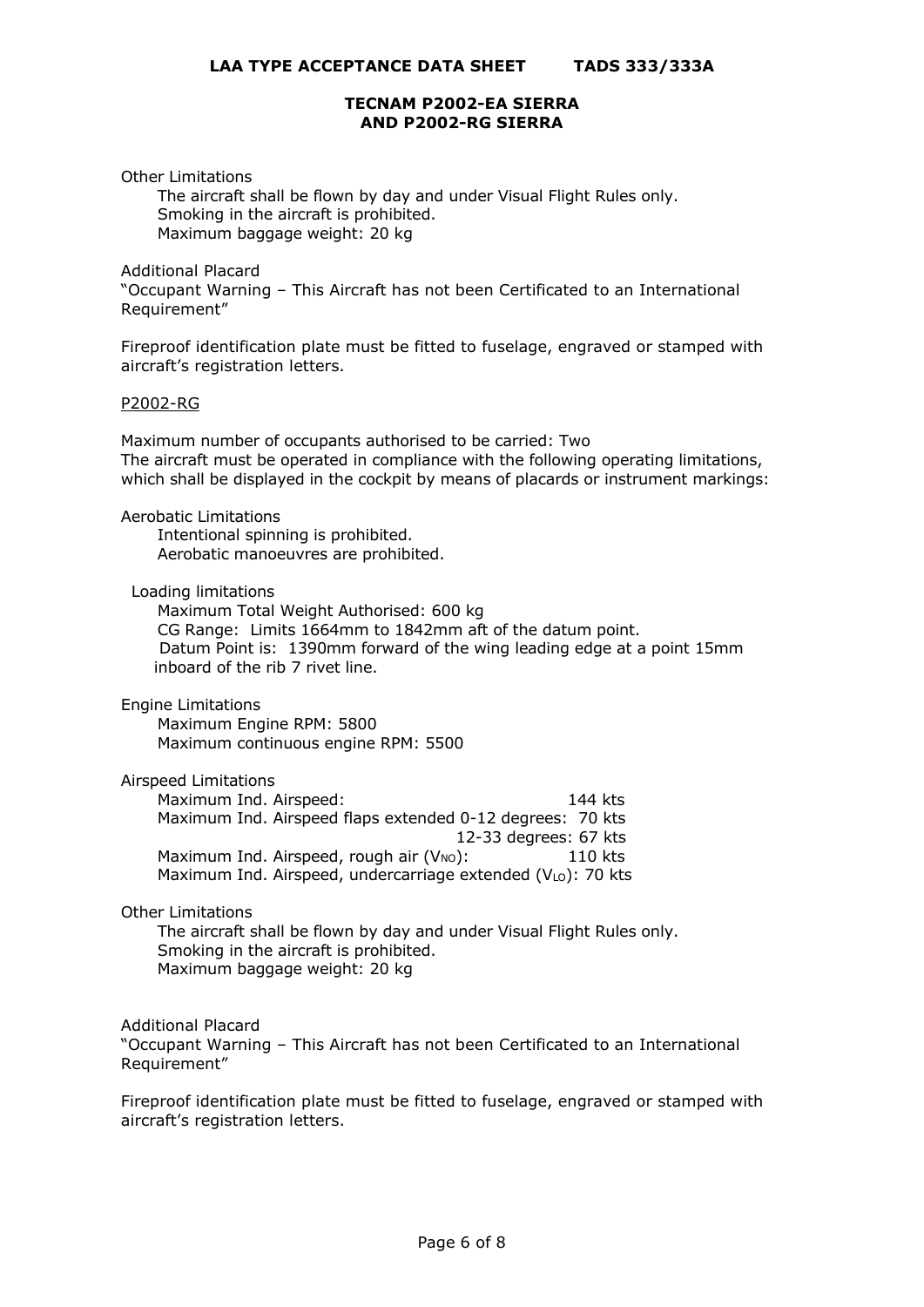#### 2.10 Maximum permitted empty weight

| Model                  | Engine        | Maximum empty weight |
|------------------------|---------------|----------------------|
| P2002-EA (580 kg MTWA) | Rotax 912-ULS | 395 kg               |
| P2002-EA (600 kg MTWA) | Rotax 912-ULS | 415 ka               |
| P2002-RG               | Rotax 912-ULS | 415 ka               |

### **Section 3 – Advice to owners, operators and inspectors**

### 3.1 Maintenance Manual

Maintenance Manual includes manufacturer's maintenance schedule for the airframe. For airframe rigging information consult build manual. For engine maintenance consult engine manufacturer's schedule.

Alternatively, a customised version of the LAA Generic Maintenance Schedule may be used. Further information on maintenance schedules can be found in the [Aircraft](http://www.lightaircraftassociation.co.uk/engineering/Maintenance/Aircraft_Maintenance.html)  [Maintenance](http://www.lightaircraftassociation.co.uk/engineering/Maintenance/Aircraft_Maintenance.html) section of the LAA website.

# 3.2 Manufacturer's/Standard Options

See section 3.6 for accepted Standard Modifications.

# 3.3 Manufacturer's Information (including Service Bulletins, Service Letters, etc)

Tecnam provide free access for owners to their [Service Bulletins](http://reservedarea.tecnam.com/Customer-Care/Service-Bulletins.aspx) in the [Customer](https://www.tecnam.com/customer-support/)  [Support](https://www.tecnam.com/customer-support/) section of their website. There is no requirement to register or log in to access the Service Bulletins.

In the absence of any over-riding LAA classification, inspections and modifications published by the manufacturer should be satisfied according to the recommendation of the manufacturer. It is the owner's responsibility to be aware of and supply such information to their Inspector.

| Ref     | Date       | Description                             | Factory compliance<br>status | Applicability    |
|---------|------------|-----------------------------------------|------------------------------|------------------|
| $06-UL$ | 19/11/2007 | Seat structure<br>inspection            | Mandatory                    | Up to $s/n$ 308  |
| 07-UL   | 6/12/2007  | Main landing gear<br>attachment bolts   | Recommended                  | All -EA aircraft |
| 09-UL   | 15/2/2008  | Brake system hose<br>substitution       | Information                  | All aircraft     |
| 010-UL  | 23/2/2008  | Exhaust silencer<br>spring attachments  | Recommended                  | All aircraft     |
| 013-UL  | 26/11/2008 | Main landing gear<br>spring replacement | Recommended                  | All -RG aircraft |
| 019-UL  | 20/9/2010  | Wing caps inspection                    | Recommended*                 | Up to $s/n$ 459  |

\* If embodying Tecnam SB 019-UL, the referenced [Job Card 181](http://www.lightaircraftassociation.co.uk/engineering/TADs/333/Tecnam%20Job%20Card%20181.pdf) is amended by a [Tecnam UK addendum.](http://www.lightaircraftassociation.co.uk/engineering/TADs/333/Tecnam%20Job%20Card%20181%20Addendum.pdf)